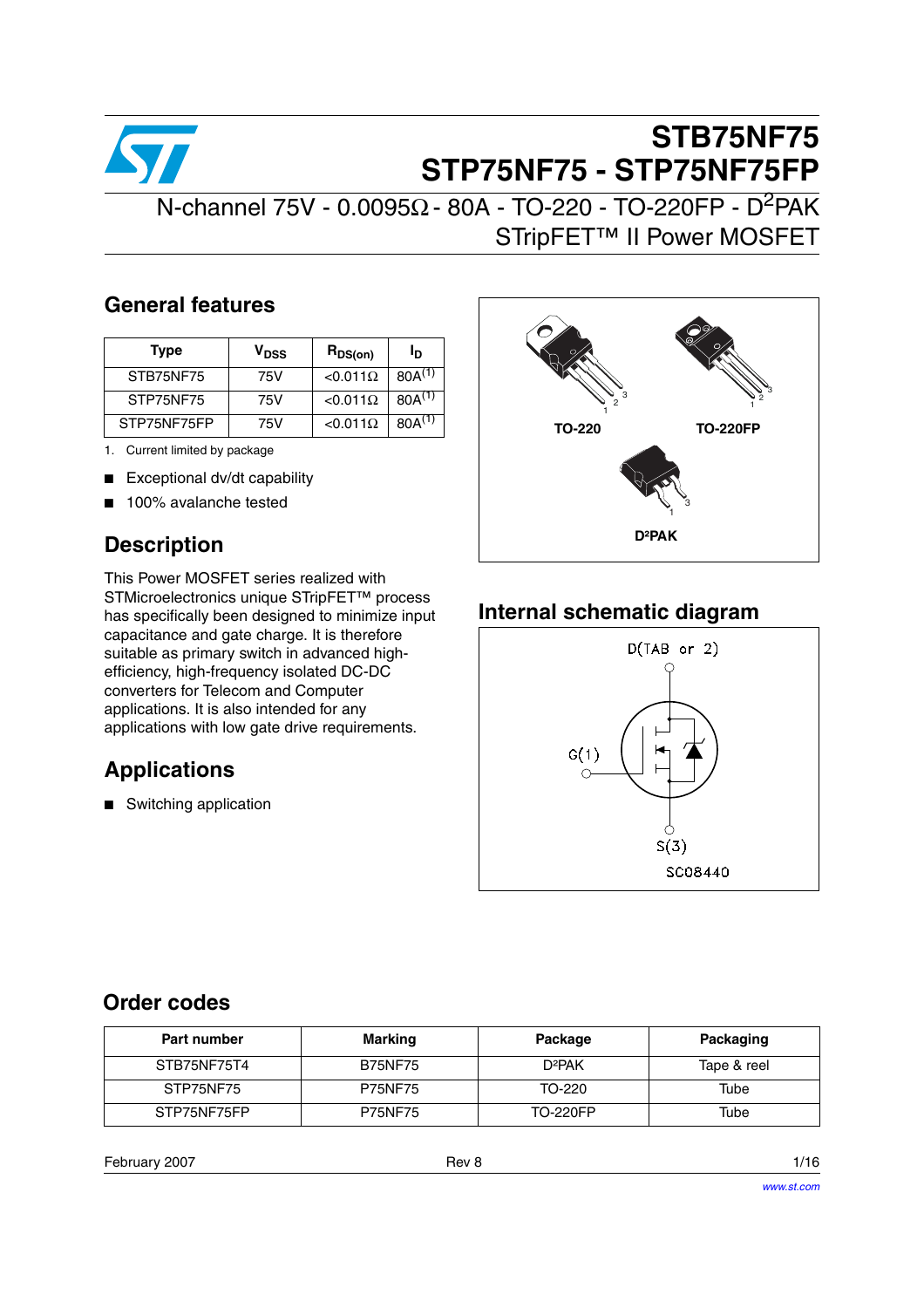# **Contents**

| $1 \quad \blacksquare$ |  |
|------------------------|--|
| $\overline{2}$         |  |
|                        |  |
| 3                      |  |
| $\overline{4}$         |  |
| $5\phantom{1}$         |  |
| $6\phantom{1}6$        |  |

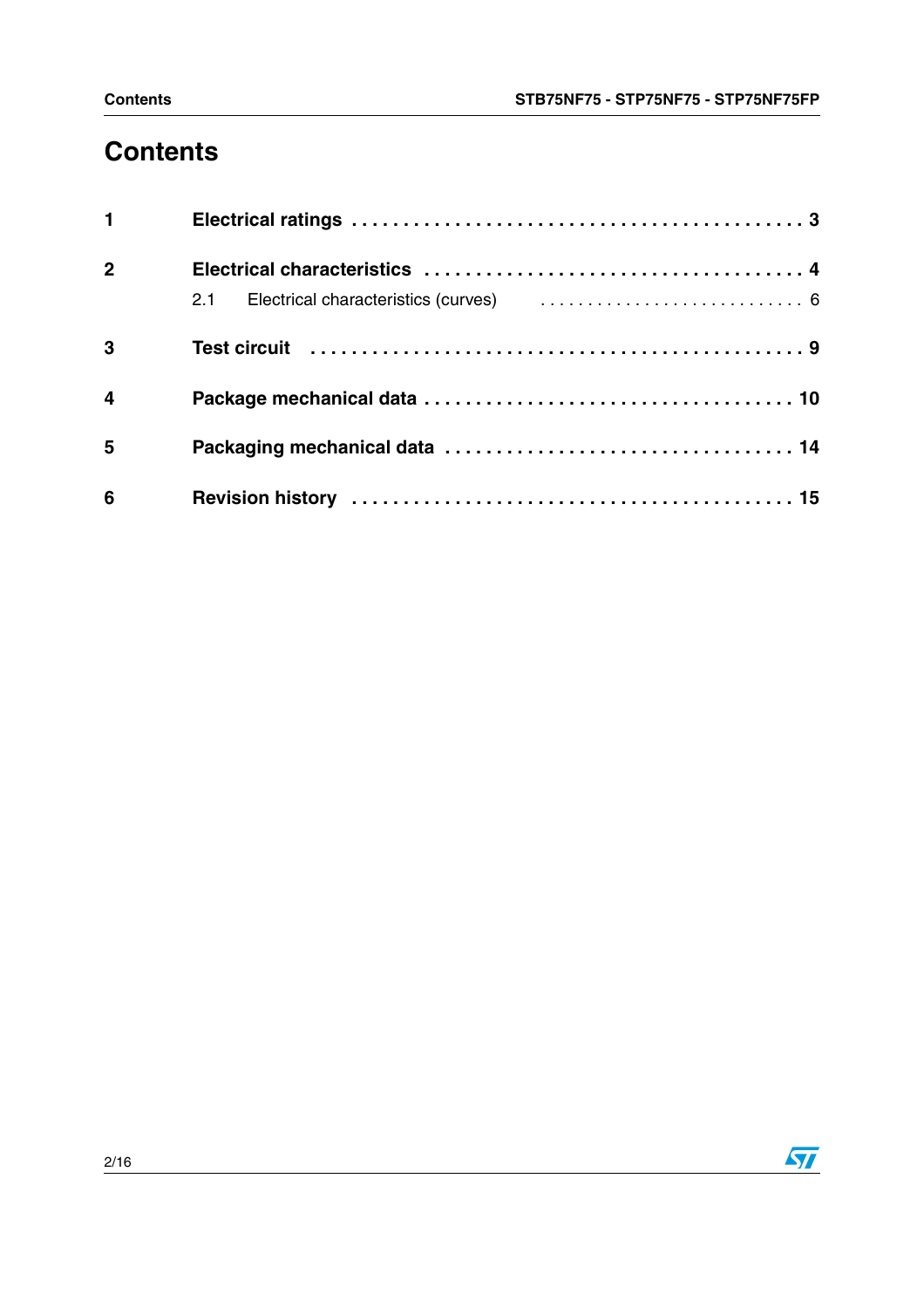# <span id="page-2-0"></span>**1 Electrical ratings**

| Absolute maximum ratings<br>Table 1. |  |
|--------------------------------------|--|
|--------------------------------------|--|

|                                            | <b>Parameter</b>                                                                                     | <b>Value</b>               | Unit            |                    |
|--------------------------------------------|------------------------------------------------------------------------------------------------------|----------------------------|-----------------|--------------------|
| Symbol                                     |                                                                                                      | D <sup>2</sup> PAK /TO-220 | <b>TO-220FP</b> |                    |
| $V_{DS}$                                   | Drain-source voltage ( $V_{GS} = 0$ )                                                                | 75                         |                 | V                  |
| <b>V<sub>DGR</sub></b>                     | Drain-gate voltage (R <sub>GS</sub> = 20ΚΩ)                                                          | 75                         |                 | v                  |
| $V_{GS}$                                   | Gate-source voltage                                                                                  | ± 20                       |                 | V                  |
| $I_D^{(1)}$                                | Drain current (continuous) at $T_C = 25^{\circ}C$                                                    | 80                         | 80              | A                  |
| $I_D^{(1)}$                                | Drain current (continuous) at $T_C = 100^{\circ}C$                                                   | 70                         | 70              | A                  |
| $I_{DM}$ <sup>(2)</sup>                    | Drain current (pulsed)                                                                               | 320                        | 320             | A                  |
| $P_{TOT}$                                  | Total dissipation at $T_C = 25^{\circ}C$                                                             | 300                        | 45              | w                  |
|                                            | Derating factor                                                                                      | 2.0                        | 0.3             | $W$ <sup>o</sup> C |
| $dv/dt$ <sup>(3)</sup>                     | Peak diode recovery voltage slope                                                                    | 12                         |                 | $V$ /ns            |
| $E_{AS}$ <sup>(4)</sup>                    | Single pulse avalanche energy                                                                        | 700                        |                 | mJ                 |
| V <sub>ISO</sub>                           | Insulation withstand voltage (RMS) from all<br>three leads to external heat sink (t=1s; $T_C$ =25°C) |                            | 2000            | v                  |
| $T_{\rm J}$<br>$\mathsf{T}_{\mathsf{stg}}$ | Operating junction temperature<br>Storage temperature                                                | $-55$ to 175               |                 | $^{\circ}$ C       |
|                                            |                                                                                                      |                            |                 |                    |

1. Current limited by package

2. Pulse width limited by safe operating area

3. I<sub>SD</sub> ≤80A, di/dt ≤300A/µs, V<sub>DD</sub> ≤ V<sub>(BR)DSS</sub>, T<sub>j</sub> ≤ T<sub>JMAX</sub>

4. Starting  $T_J = 25 \,^{\circ}\text{C}$ ,  $I_D = 40\text{A}$ ,  $V_{DD} = 37.5\text{V}$ 

| <b>Symbol</b> | <b>Parameter</b>                                                 | Value             | Unit            |               |
|---------------|------------------------------------------------------------------|-------------------|-----------------|---------------|
|               |                                                                  | $D^2$ PAK /TO-220 | <b>TO-220FP</b> |               |
| $R_{thJC}$    | Thermal resistance junction-case max                             | 0.5               | 3.33            | $\degree$ C/W |
| $R_{thJA}$    | Thermal resistance junction-ambient max                          | 62.5              |                 | $\degree$ C/W |
|               | Maximum lead temperature for soldering<br>purpose <sup>(1)</sup> | 300               |                 | °C            |

1. 1.6mm from case for 10sec)

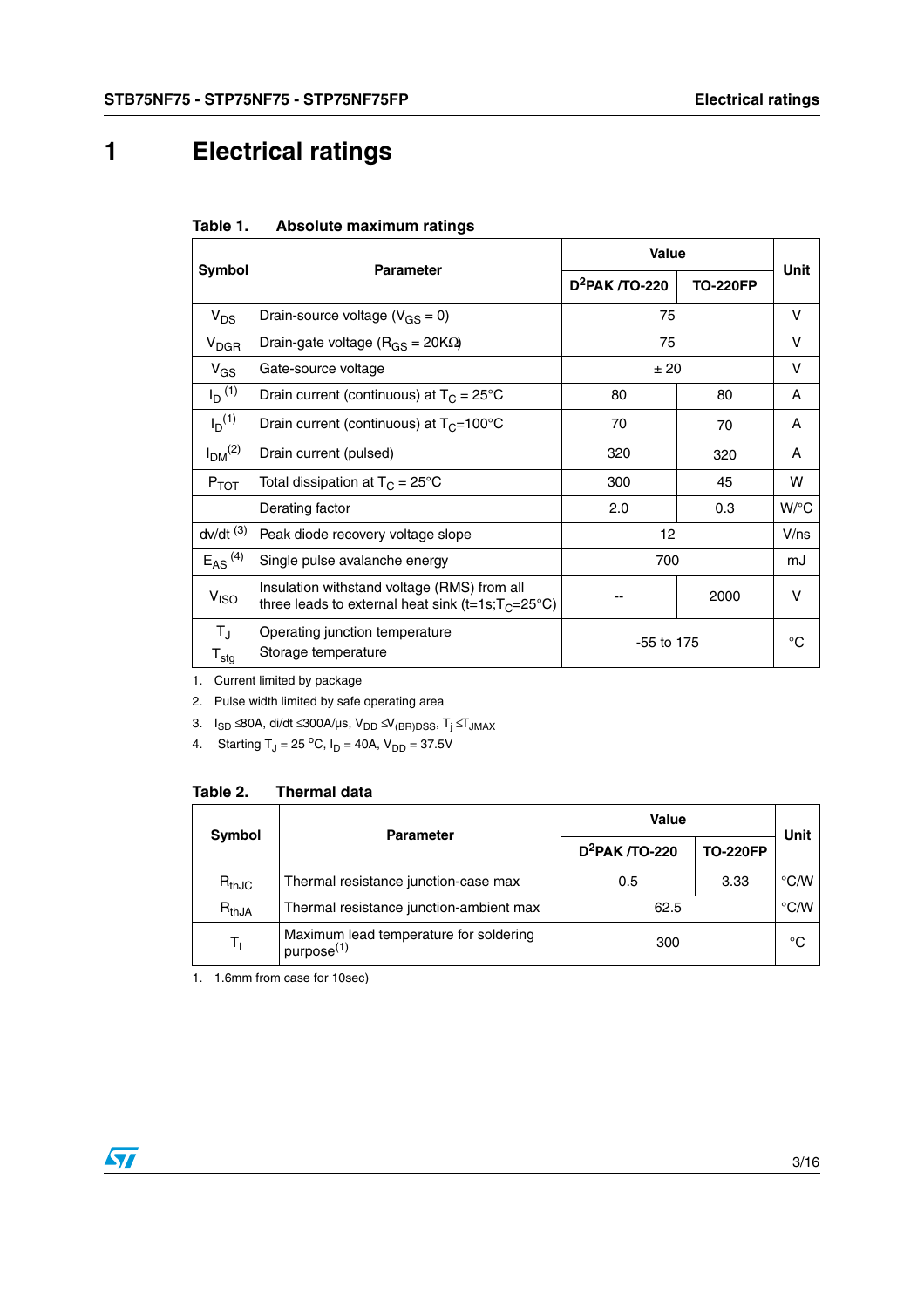# <span id="page-3-0"></span>**2 Electrical characteristics**

 $(T_{\text{CASE}} = 25^{\circ} \text{C}$  unless otherwise specified)

| Symbol           | <b>Parameter</b>                                  | <b>Test conditions</b>                                 | Min. | Typ.   | Max.  | Unit     |
|------------------|---------------------------------------------------|--------------------------------------------------------|------|--------|-------|----------|
| $V_{(BR)DSS}$    | Drain-source breakdown<br>voltage                 | $I_D = 250 \mu A$ , $V_{GS} = 0$                       | 75   |        |       | v        |
| <sup>I</sup> DSS | Zero gate voltage drain<br>current $(V_{GS} = 0)$ | $V_{DS}$ = Max rating,<br>$V_{DS}$ = Max rating @125°C |      |        | 10    | μA<br>μA |
| <b>I</b> GSS     | Gate body leakage current<br>$(V_{DS} = 0)$       | $V_{GS} = \pm 20V$                                     |      |        | ±100  | nA       |
| $V_{GS(th)}$     | Gate threshold voltage                            | $V_{DS} = V_{GS}$ , $I_D = 250 \mu A$                  | 2    | 3      | 4     | $\vee$   |
| $R_{DS(on)}$     | Static drain-source on<br>resistance              | $V_{GS}$ = 10V, I <sub>D</sub> = 40A                   |      | 0.0095 | 0.011 | Ω        |

### **Table 3. On/off states**

### **Table 4. Dynamic**

| Symbol                                                   | <b>Parameter</b>                                                           | <b>Test conditions</b>                      | Min. | Typ.               | Max. | Unit           |
|----------------------------------------------------------|----------------------------------------------------------------------------|---------------------------------------------|------|--------------------|------|----------------|
| $g_{\text{fs}}^{(1)}$                                    | Forward transconductance                                                   | $V_{DS}$ = 15V, $I_D$ = 40A                 |      | 20                 |      | S              |
| $C_{\text{iss}}$<br>$C_{\rm{oss}}$<br>C <sub>rss</sub>   | Input capacitance<br>Output capacitance<br>Reverse transfer<br>capacitance | $V_{DS}$ =25V, f = 1 MHz,<br>$V_{GS} = 0$   |      | 3700<br>730<br>240 |      | pF<br>pF<br>pF |
| $\mathsf{Q}_{\mathsf{g}}$<br>$Q_{gs}$<br>$Q_{\text{gd}}$ | Total gate charge<br>Gate-source charge<br>Gate-drain charge               | $V_{DD} = 60V, I_D = 80A$<br>$V_{GS} = 10V$ |      | 117<br>27<br>47    | 160  | nC<br>nC<br>nC |

1. Pulsed: pulse duration=300µs, duty cycle 1.5%

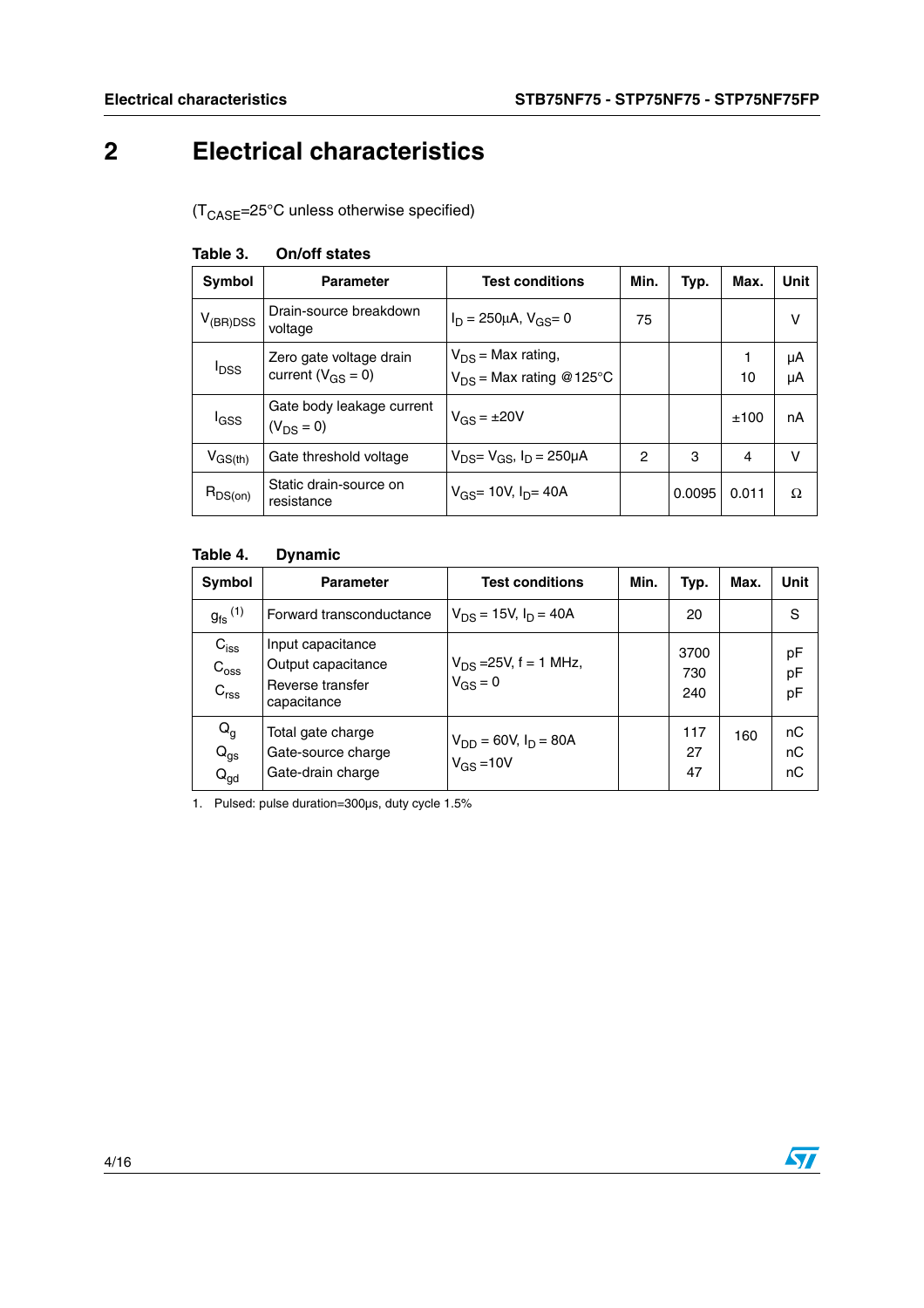| Symbol                                  | <b>Parameter</b>                                                    | <b>Test conditions</b>                                                                    | Min. | Typ.                  | Max. | Unit                 |
|-----------------------------------------|---------------------------------------------------------------------|-------------------------------------------------------------------------------------------|------|-----------------------|------|----------------------|
| $I_{d(0n)}$<br>t,<br>$I_{d(off)}$<br>t, | Turn-on delay time<br>Rise time<br>Turn-off delay time<br>Fall time | $V_{DD}$ = 37.5V, $I_{D}$ = 45A,<br>$R_G=4.7\Omega$ , $V_{GS}=10V$<br>Figure 15 on page 9 |      | 25<br>100<br>66<br>30 |      | ns<br>ns<br>ns<br>ns |

**Table 5. Switching times**

### **Table 6. Source drain diode**

| Symbol                              | <b>Parameter</b>                                                             | <b>Test conditions</b>                                                                                      | Min | Typ.             | Max | Unit          |
|-------------------------------------|------------------------------------------------------------------------------|-------------------------------------------------------------------------------------------------------------|-----|------------------|-----|---------------|
| I <sub>SD</sub>                     | Source-drain current                                                         |                                                                                                             |     |                  | 80  | A             |
| $I_{SDM}^{(1)}$                     | Source-drain current (pulsed)                                                |                                                                                                             |     |                  | 320 | A             |
| $V_{SD}^{(2)}$                      | Forward on voltage                                                           | $I_{SD} = 80A, V_{GS} = 0$                                                                                  |     |                  | 1.5 | V             |
| $t_{rr}$<br>$Q_{rr}$<br><b>IRRM</b> | Reverse recovery time<br>Reverse recovery charge<br>Reverse recovery current | $I_{SD} = 80A,$<br>$di/dt = 100A/\mu s$ ,<br>$V_{DD} = 25V$ , T <sub>J</sub> = 150°C<br>Figure 17 on page 9 |     | 132<br>660<br>10 |     | ns<br>nC<br>Α |

1. Pulse width limited by safe operating area

2. Pulsed: pulse duration=300µs, duty cycle 1.5%

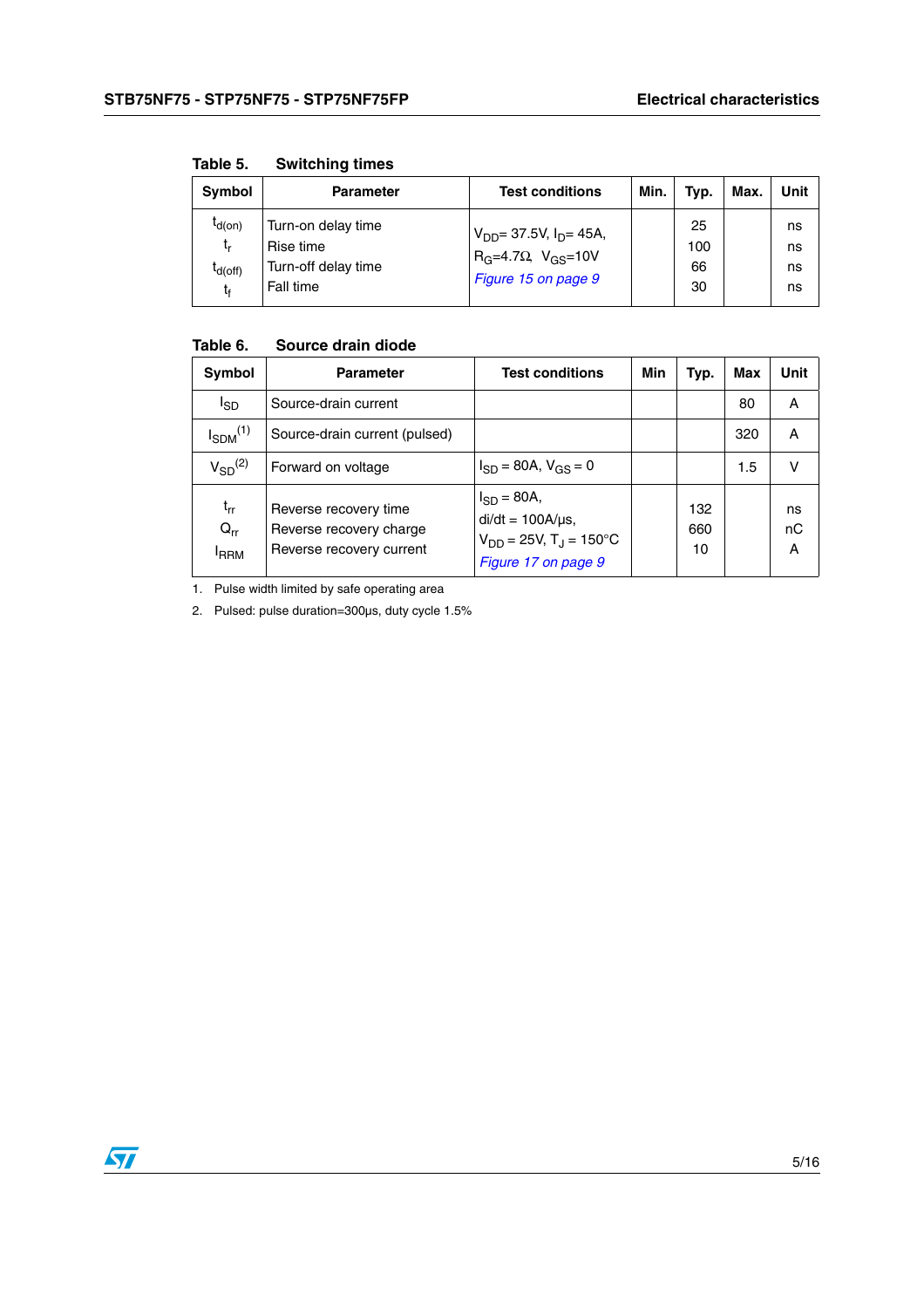## <span id="page-5-0"></span>**2.1 Electrical characteristics (curves)**





**Figure 3. Safe operating area for TO-220FP Figure 4. Thermal impedance for TO-220FP**









0.O!

 $0.02$ 

 $|0.01|$ 

 $10^{-3}$ 

 $10^{-2}$ 

 $Z_{\text{th}} = k R_{\text{thJ-c}}$  $\delta = \frac{1}{2} \int_T$ 

 $\frac{1}{10^{-1}}$  t<sub>p</sub>(s)

57

 $\overline{\mathsf{K}}$ 

 $10<sup>°</sup>$ 

 $10^{-3}$ 

 $10^{-5}$ 

 $10^{-4}$ 

 $\frac{1}{d} = 0$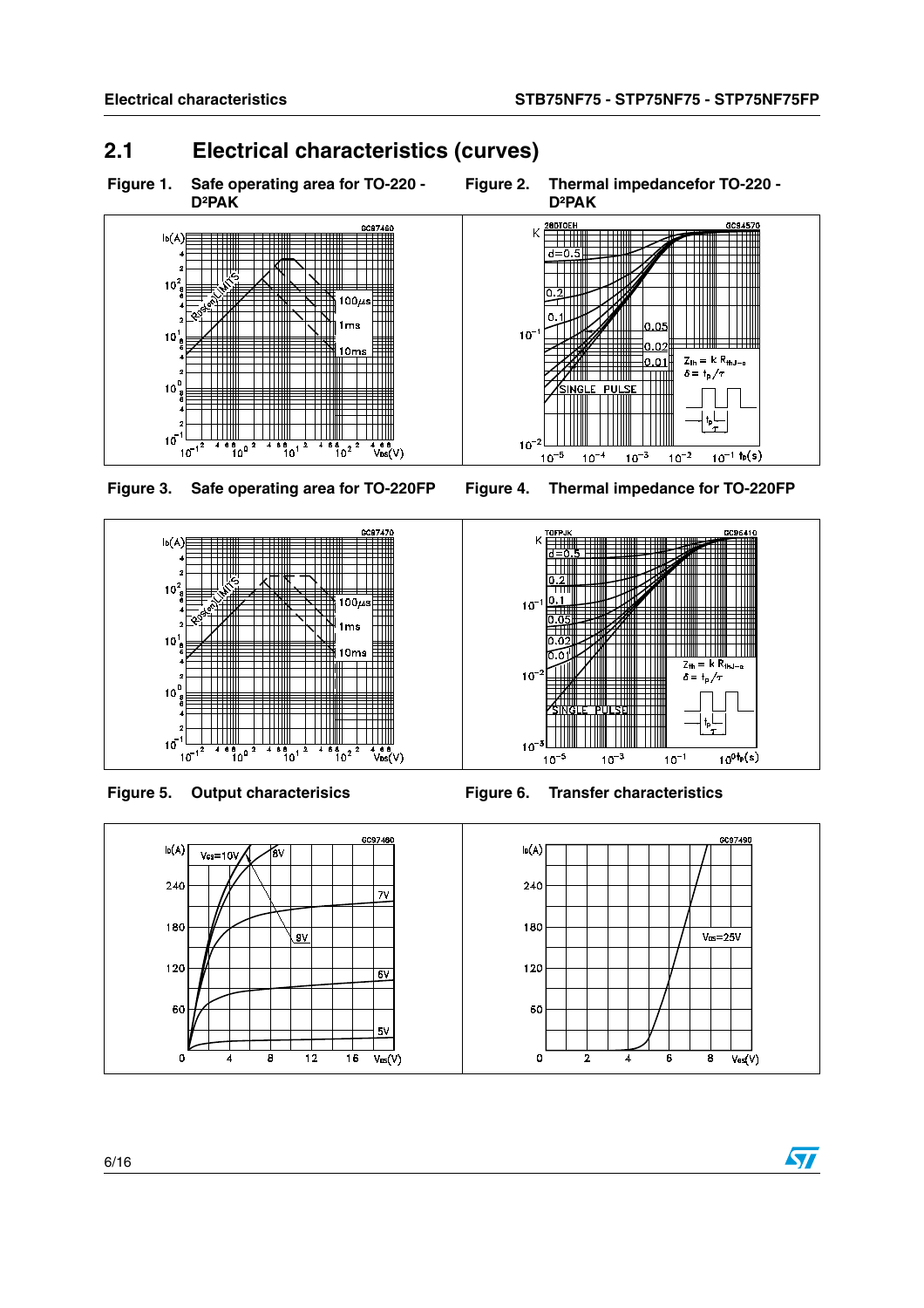GC97510

### **Figure 7. Transconductance Figure 8. Static drain-source on resistance**





**Figure 9. Gate charge vs gate-source voltage Figure 10. Capacitance variations**





**Figure 11. Normalized gate threshold voltage vs temperature**

**Figure 12. Normalized on resistance vs temperature**

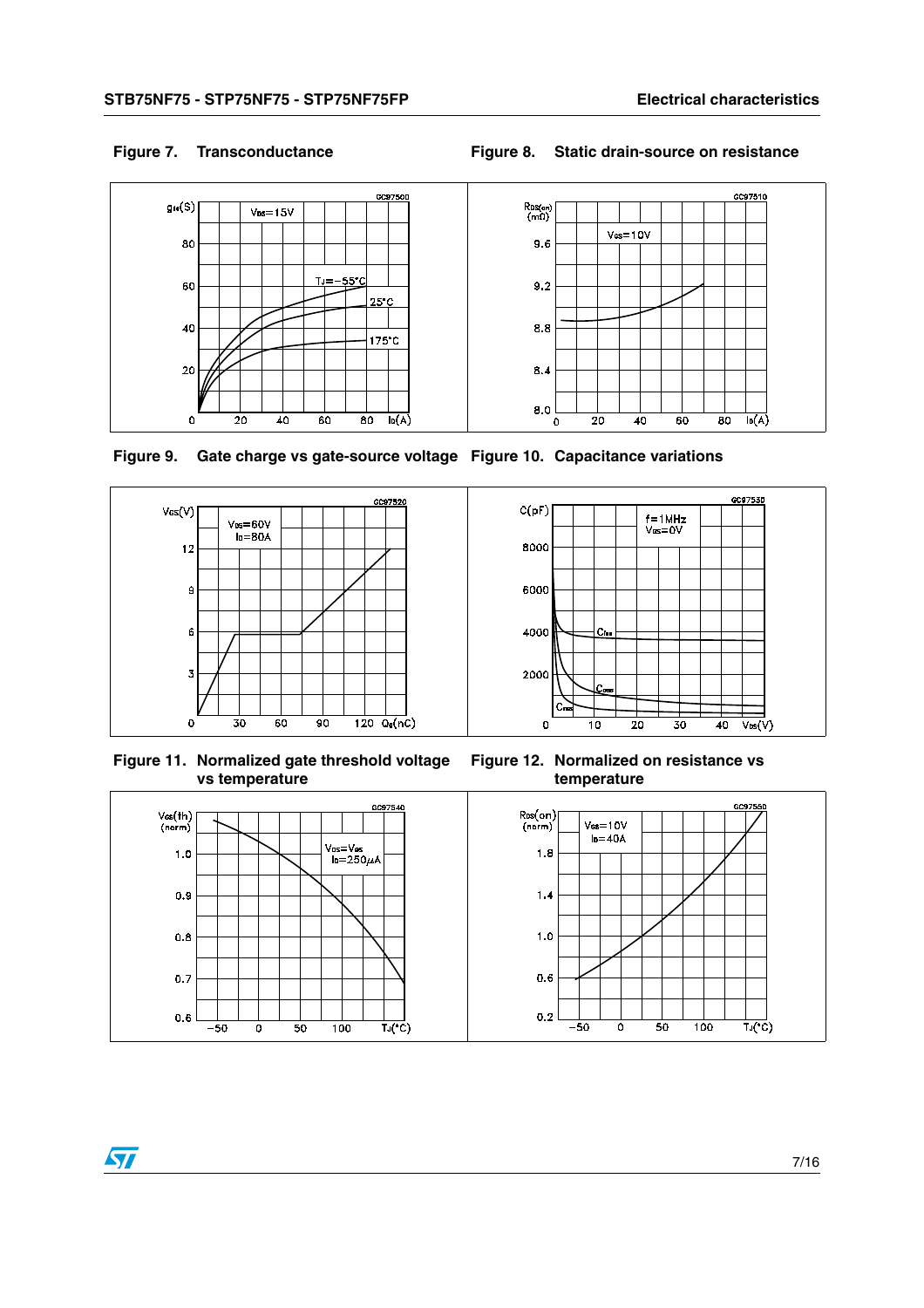### **Figure 13. Source-drain diode forward characteristics**

### Figure 14. Normalized B<sub>VDSS</sub> vs temperature



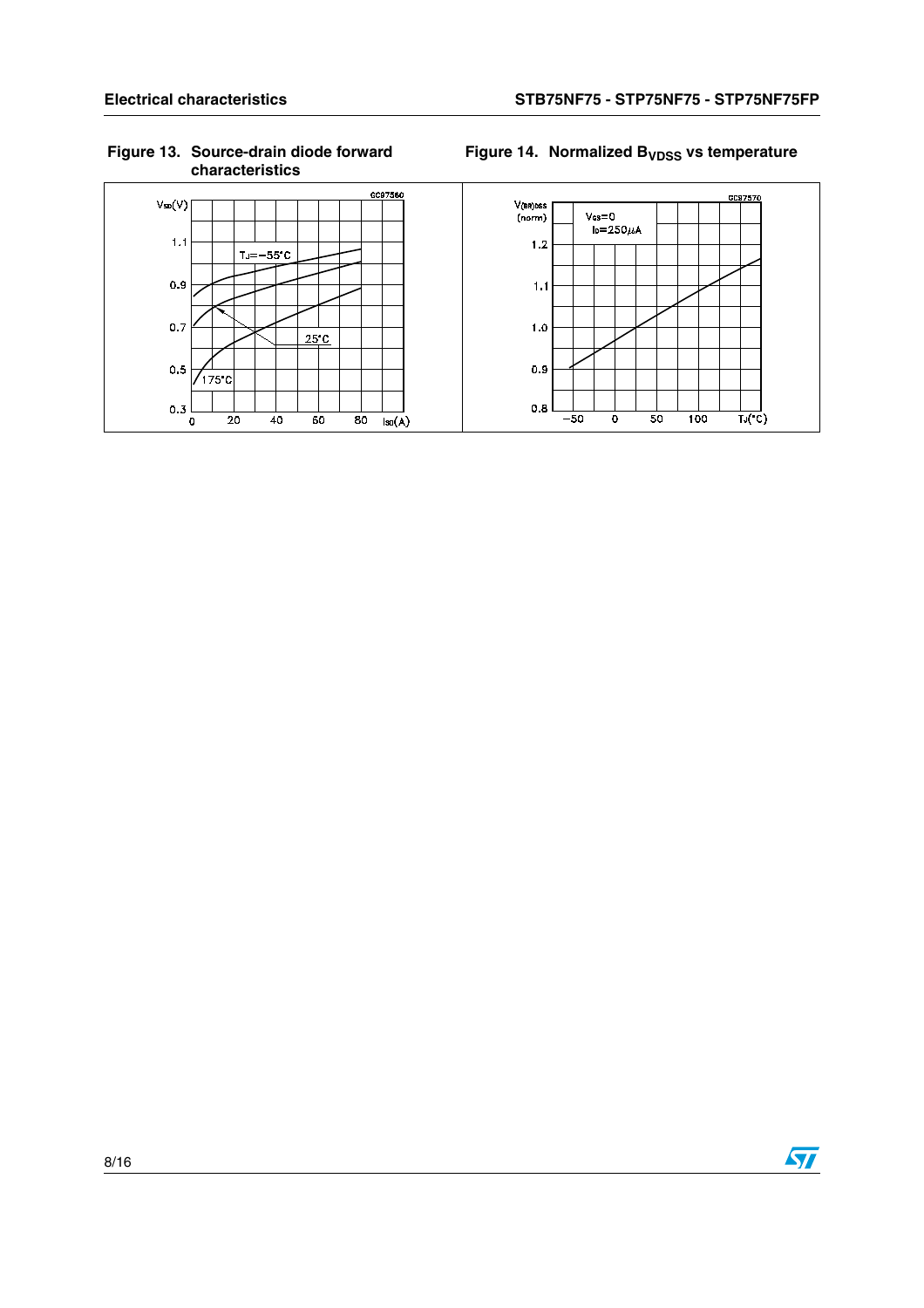<span id="page-8-2"></span>**Figure 15. Switching times test circuit for** 

## <span id="page-8-0"></span>**3 Test circuit**



<span id="page-8-1"></span>**Figure 17. Test circuit for inductive load switching and diode recovery times**



**Figure 19. Unclamped inductive waveform**





**Figure 16. Gate charge test circuit**



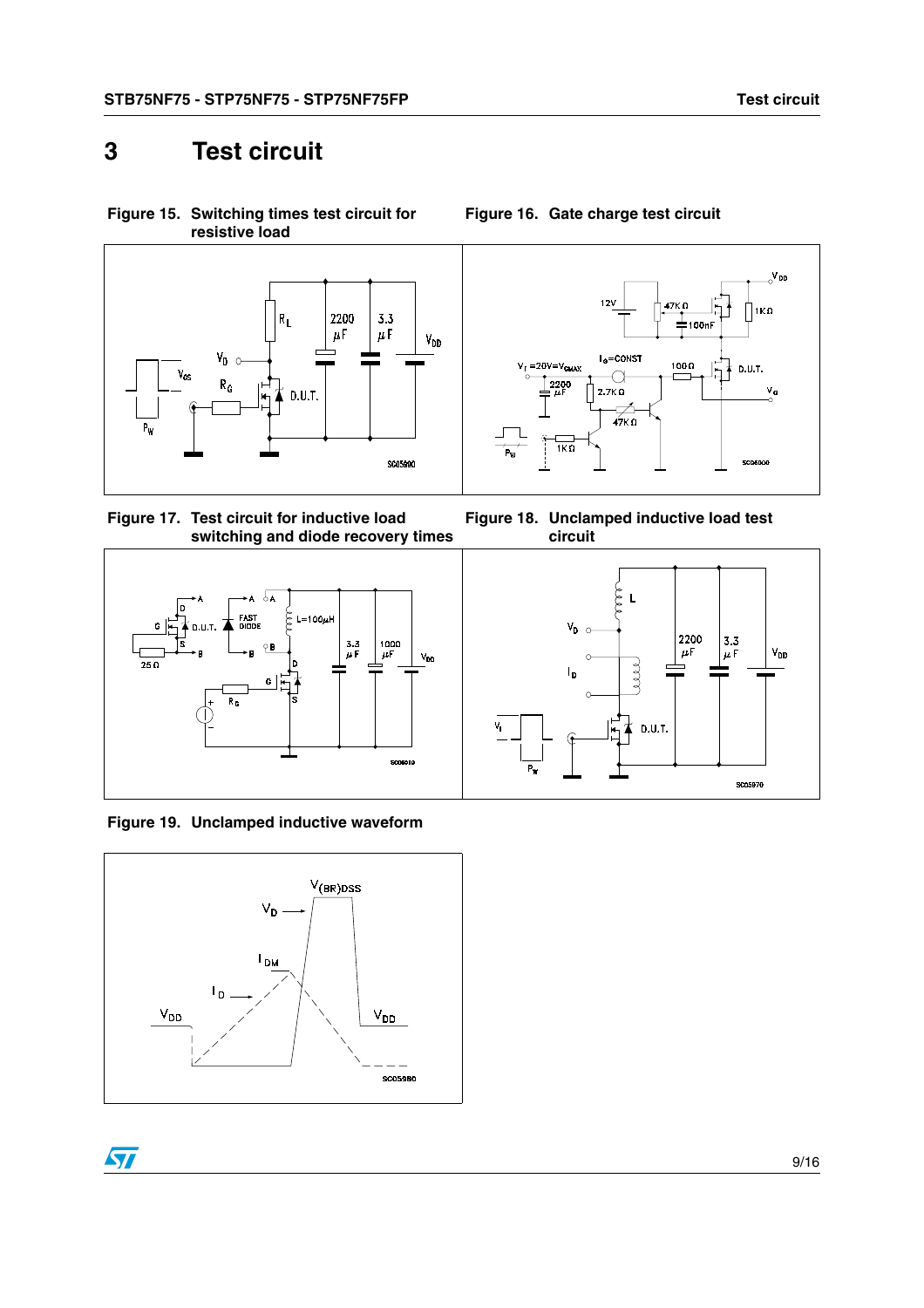# <span id="page-9-0"></span>**4 Package mechanical data**

In order to meet environmental requirements, ST offers these devices in ECOPACK® packages. These packages have a Lead-free second level interconnect . The category of second level interconnect is marked on the package and on the inner box label, in compliance with JEDEC Standard JESD97. The maximum ratings related to soldering conditions are also marked on the inner box label. ECOPACK is an ST trademark. ECOPACK specifications are available at: *[www.st.com](http://www.st.com)*

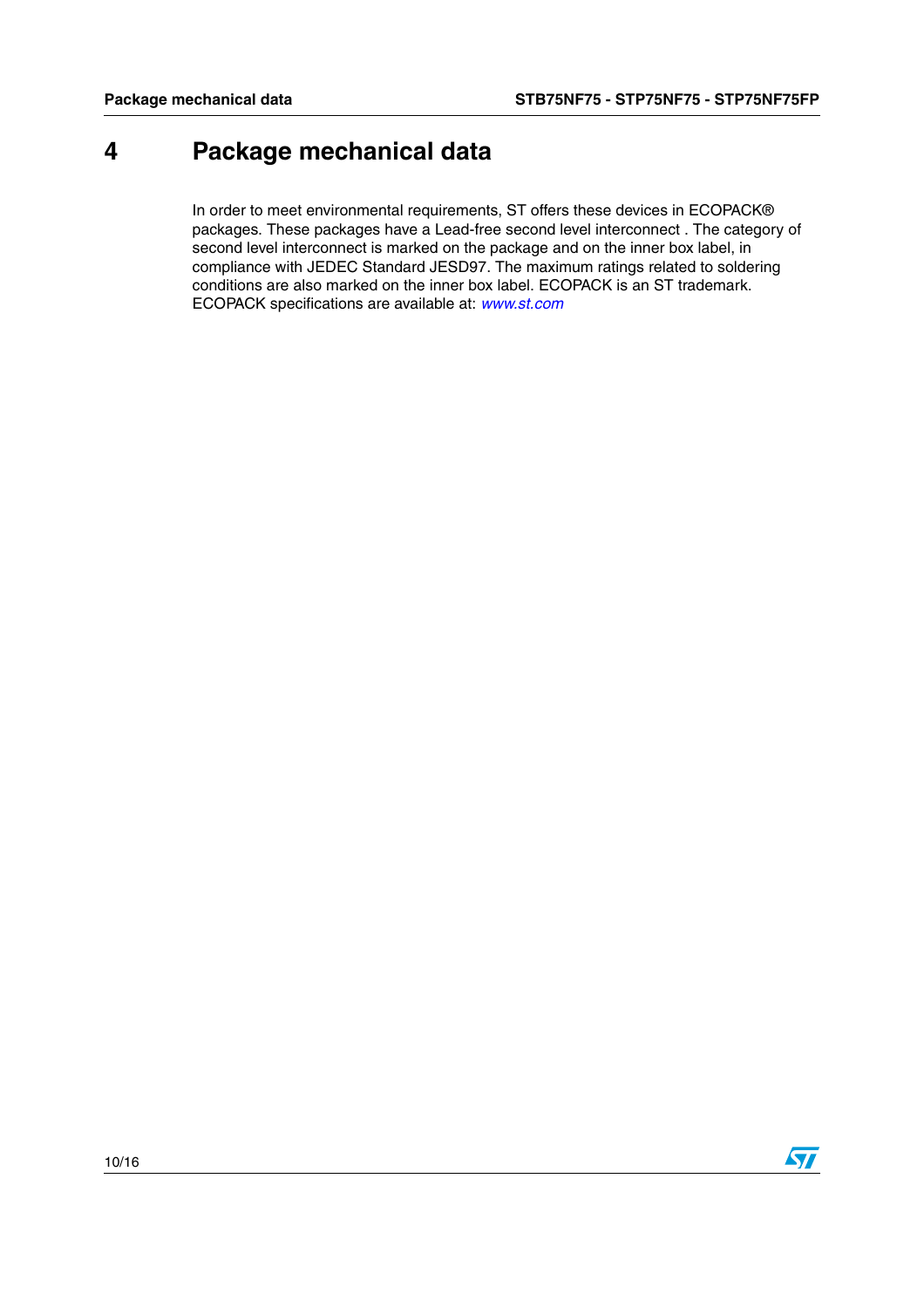|                 | mm.              |            |       |       | inch  |       |
|-----------------|------------------|------------|-------|-------|-------|-------|
| DIM.            | MIN.             | <b>TYP</b> | MAX.  | MIN.  | TYP.  | MAX.  |
| A               | 4.40             |            | 4.60  | 0.173 |       | 0.181 |
| $\mathsf b$     | 0.61             |            | 0.88  | 0.024 |       | 0.034 |
| b1              | 1.15             |            | 1.70  | 0.045 |       | 0.066 |
| c               | 0.49             |            | 0.70  | 0.019 |       | 0.027 |
| D               | 15.25            |            | 15.75 | 0.60  |       | 0.620 |
| E               | 10 <sup>10</sup> |            | 10.40 | 0.393 |       | 0.409 |
| e               | 2.40             |            | 2.70  | 0.094 |       | 0.106 |
| e1              | 4.95             |            | 5.15  | 0.194 |       | 0.202 |
| E               | 1.23             |            | 1.32  | 0.048 |       | 0.052 |
| H1              | 6.20             |            | 6.60  | 0.244 |       | 0.256 |
| J1              | 2.40             |            | 2.72  | 0.094 |       | 0.107 |
| L               | 13               |            | 14    | 0.511 |       | 0.551 |
| L1              | 3.50             |            | 3.93  | 0.137 |       | 0.154 |
| L <sub>20</sub> |                  | 16.40      |       |       | 0.645 |       |
| L30             |                  | 28.90      |       |       | 1.137 |       |
| øP              | 3.75             |            | 3.85  | 0.147 |       | 0.151 |
| Q               | 2.65             |            | 2.95  | 0.104 |       | 0.116 |



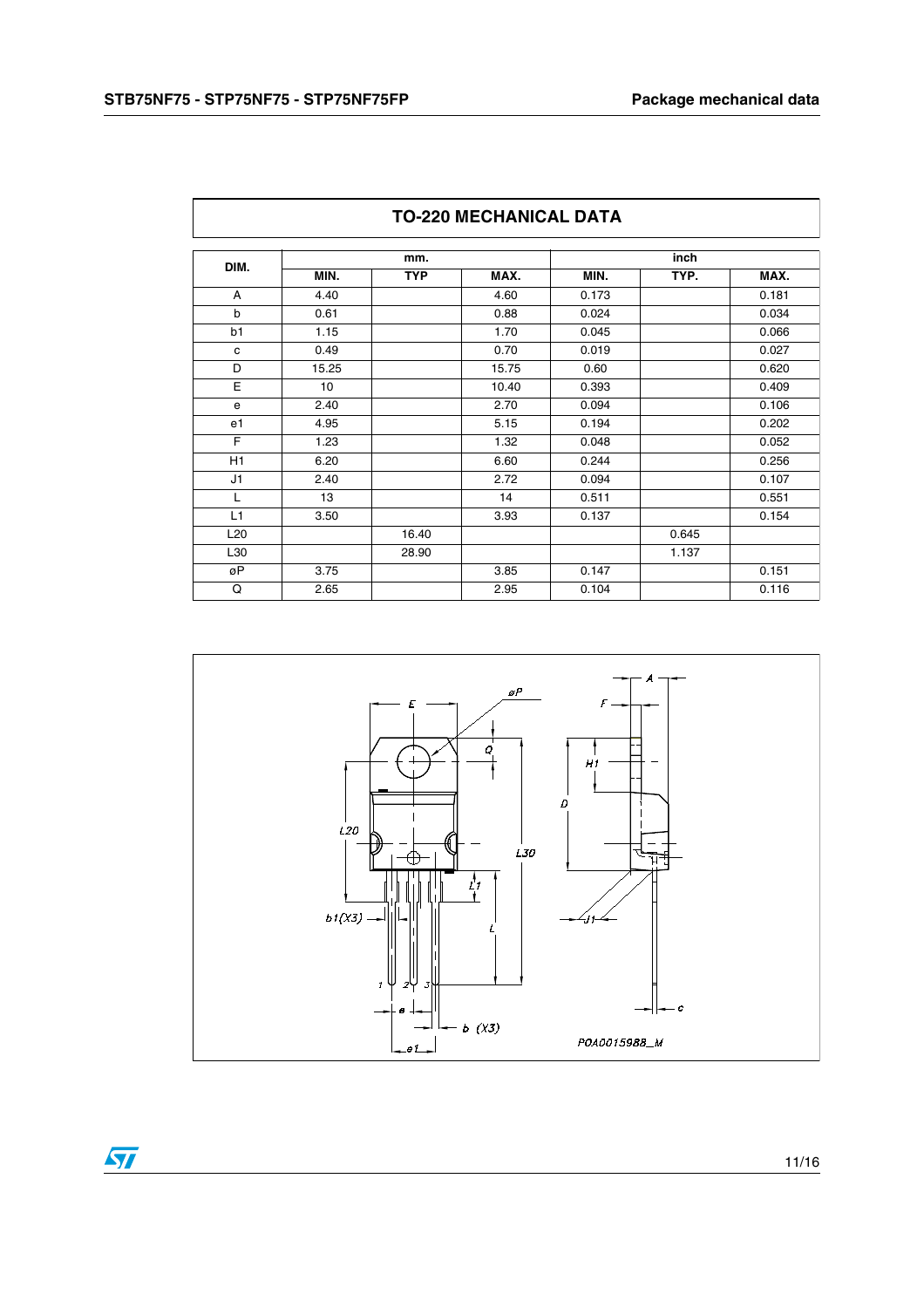$\sqrt{2}$ 

| DIM.           | mm.          |            |                | inch  |       |       |
|----------------|--------------|------------|----------------|-------|-------|-------|
|                | MIN.         | <b>TYP</b> | MAX.           | MIN.  | TYP.  | MAX.  |
| A              | 4.4          |            | 4.6            | 0.173 |       | 0.181 |
| A1             | 2.49         |            | 2.69           | 0.098 |       | 0.106 |
| A <sub>2</sub> | 0.03         |            | 0.23           | 0.001 |       | 0.009 |
| $\sf B$        | 0.7          |            | 0.93           | 0.027 |       | 0.036 |
| <b>B2</b>      | 1.14         |            | 1.7            | 0.044 |       | 0.067 |
| $\mathsf C$    | 0.45         |            | 0.6            | 0.017 |       | 0.023 |
| C <sub>2</sub> | 1.23         |            | 1.36           | 0.048 |       | 0.053 |
| D              | 8.95         |            | 9.35           | 0.352 |       | 0.368 |
| D1             |              | 8          |                |       | 0.315 |       |
| $\mathsf E$    | 10           |            | 10.4           | 0.393 |       |       |
| E <sub>1</sub> |              | 8.5        |                |       | 0.334 |       |
| G              | 4.88         |            | 5.28           | 0.192 |       | 0.208 |
| L              | 15           |            | 15.85          | 0.590 |       | 0.625 |
| L2             | 1.27         |            | 1.4            | 0.050 |       | 0.055 |
| L <sub>3</sub> | 1.4          |            | 1.75           | 0.055 |       | 0.068 |
| M              | 2.4          |            | 3.2            | 0.094 |       | 0.126 |
| $\mathsf R$    |              | 0.4        |                |       | 0.015 |       |
| V <sub>2</sub> | $0^\text{o}$ |            | 4 <sup>°</sup> |       |       |       |



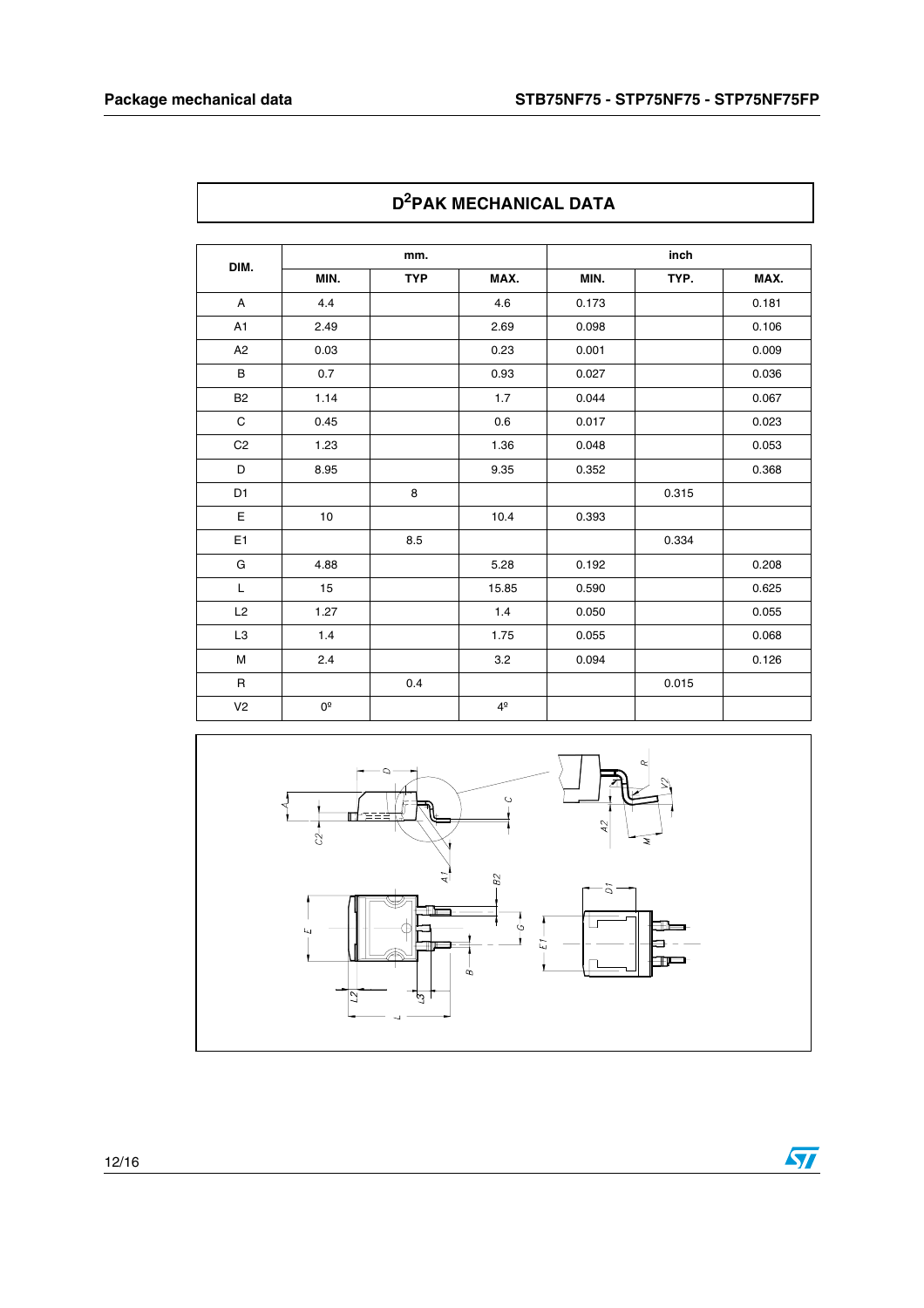| DIM.           | mm.  |            |      | inch  |       |       |
|----------------|------|------------|------|-------|-------|-------|
|                | MIN. | <b>TYP</b> | MAX. | MIN.  | TYP.  | MAX.  |
| A              | 4.4  |            | 4.6  | 0.173 |       | 0.181 |
| B              | 2.5  |            | 2.7  | 0.098 |       | 0.106 |
| D              | 2.5  |            | 2.75 | 0.098 |       | 0.108 |
| E              | 0.45 |            | 0.7  | 0.017 |       | 0.027 |
| F              | 0.75 |            | 1    | 0.030 |       | 0.039 |
| F <sub>1</sub> | 1.15 |            | 1.7  | 0.045 |       | 0.067 |
| F <sub>2</sub> | 1.15 |            | 1.7  | 0.045 |       | 0.067 |
| G              | 4.95 |            | 5.2  | 0.195 |       | 0.204 |
| G <sub>1</sub> | 2.4  |            | 2.7  | 0.094 |       | 0.106 |
| H              | 10   |            | 10.4 | 0.393 |       | 0.409 |
| L2             |      | 16         |      |       | 0.630 |       |
| L <sub>3</sub> | 28.6 |            | 30.6 | 1.126 |       | 1.204 |
| L4             | 9.8  |            | 10.6 | .0385 |       | 0.417 |
| L <sub>5</sub> | 2.9  |            | 3.6  | 0.114 |       | 0.141 |
| L <sub>6</sub> | 15.9 |            | 16.4 | 0.626 |       | 0.645 |
| L7             | 9    |            | 9.3  | 0.354 |       | 0.366 |
| Ø              | 3    |            | 3.2  | 0.118 |       | 0.126 |

### **TO-220FP MECHANICAL DATA**

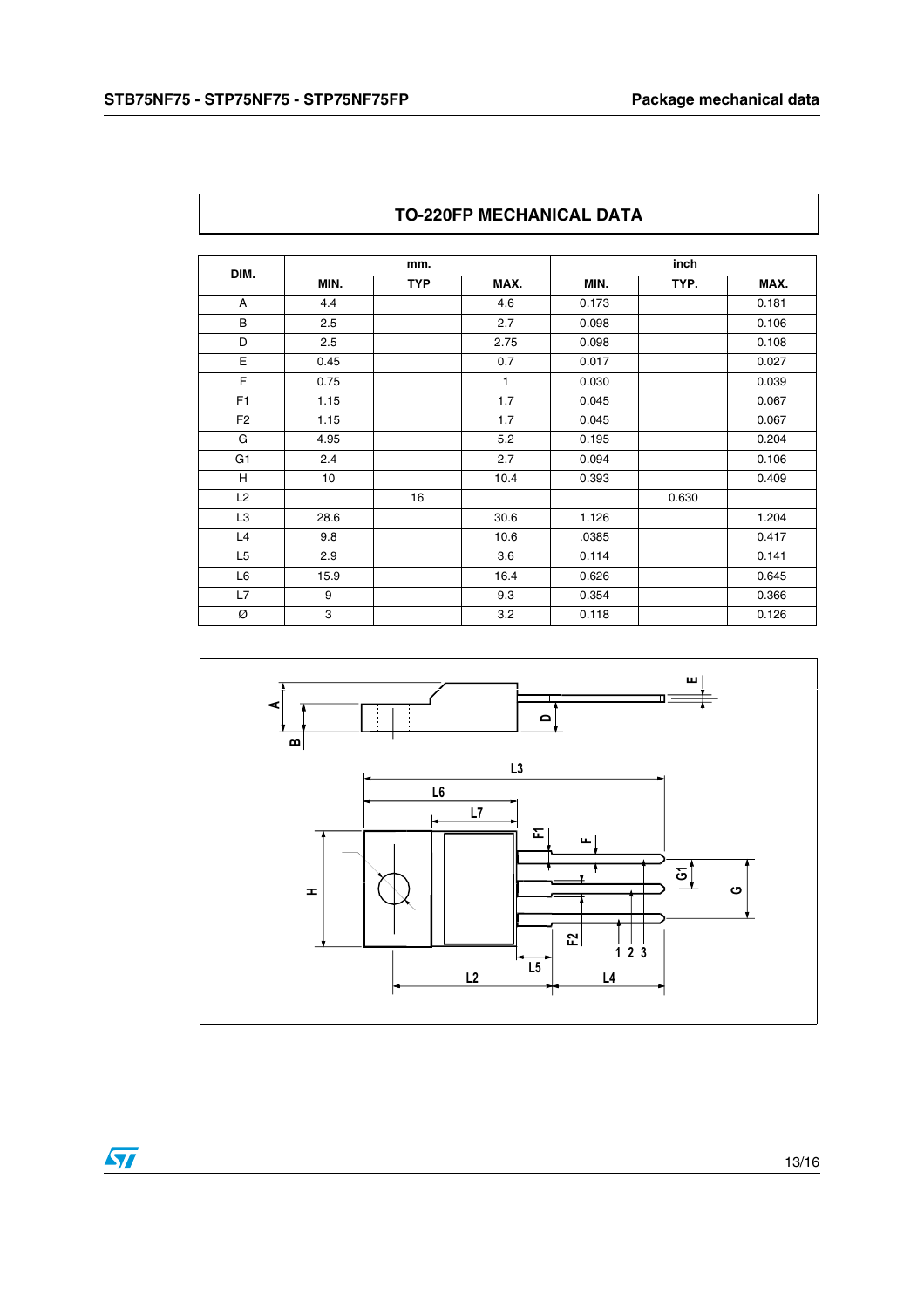57

## <span id="page-13-0"></span>**5 Packaging mechanical data D2PAK FOOTPRINT**



## **TAPE AND REEL SHIPMENT**



on sales type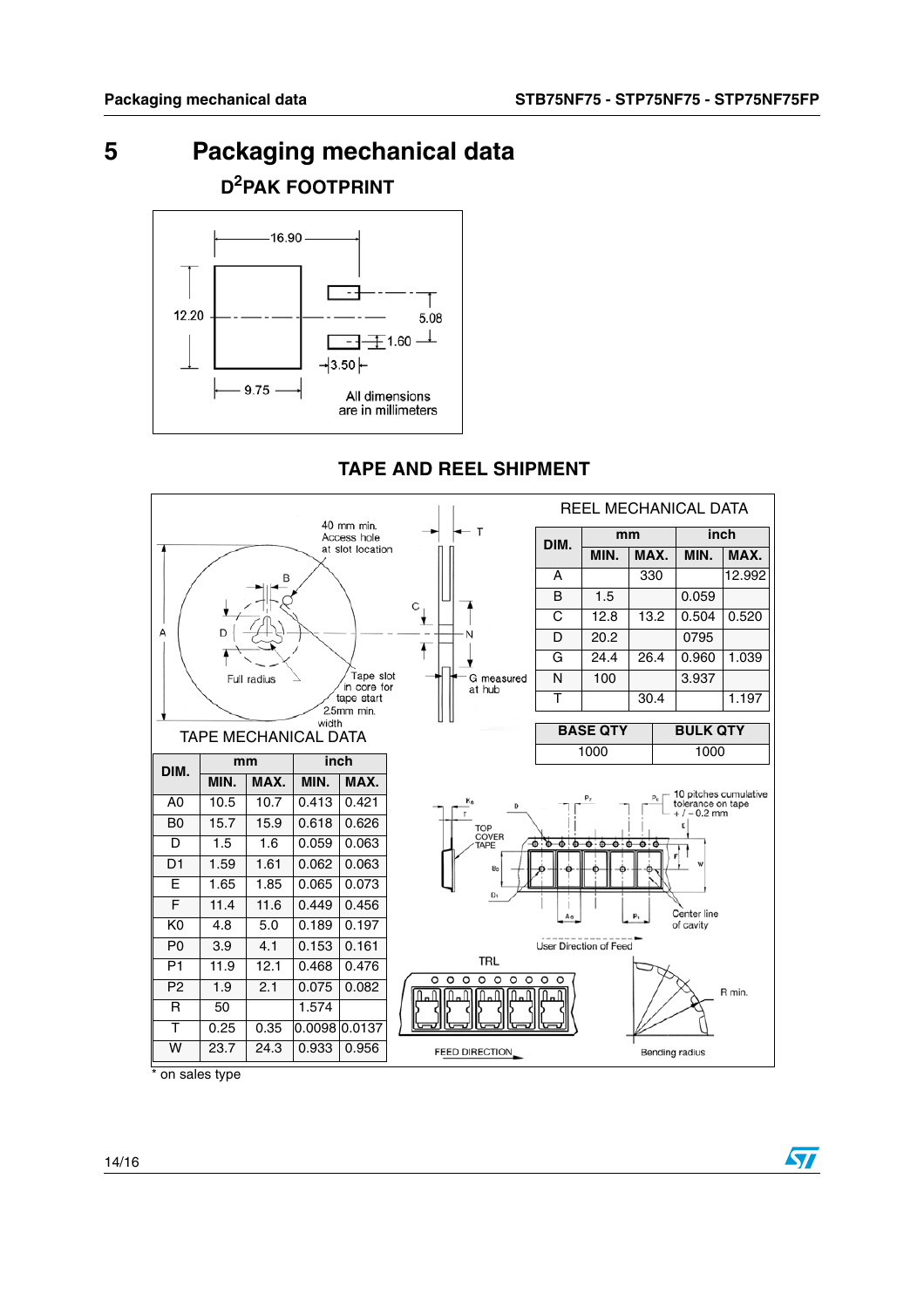# <span id="page-14-0"></span>**6 Revision history**

| Table 7. | <b>Revision history</b> |  |
|----------|-------------------------|--|
|----------|-------------------------|--|

| Date        | <b>Revision</b> | <b>Changes</b>                    |
|-------------|-----------------|-----------------------------------|
| 03-Aug-2006 | 6               | Complete version                  |
| 15-Sep-2006 |                 | R <sub>DS(on)</sub> value update  |
| 27-Feb-2007 | 8               | The document has been reformatted |